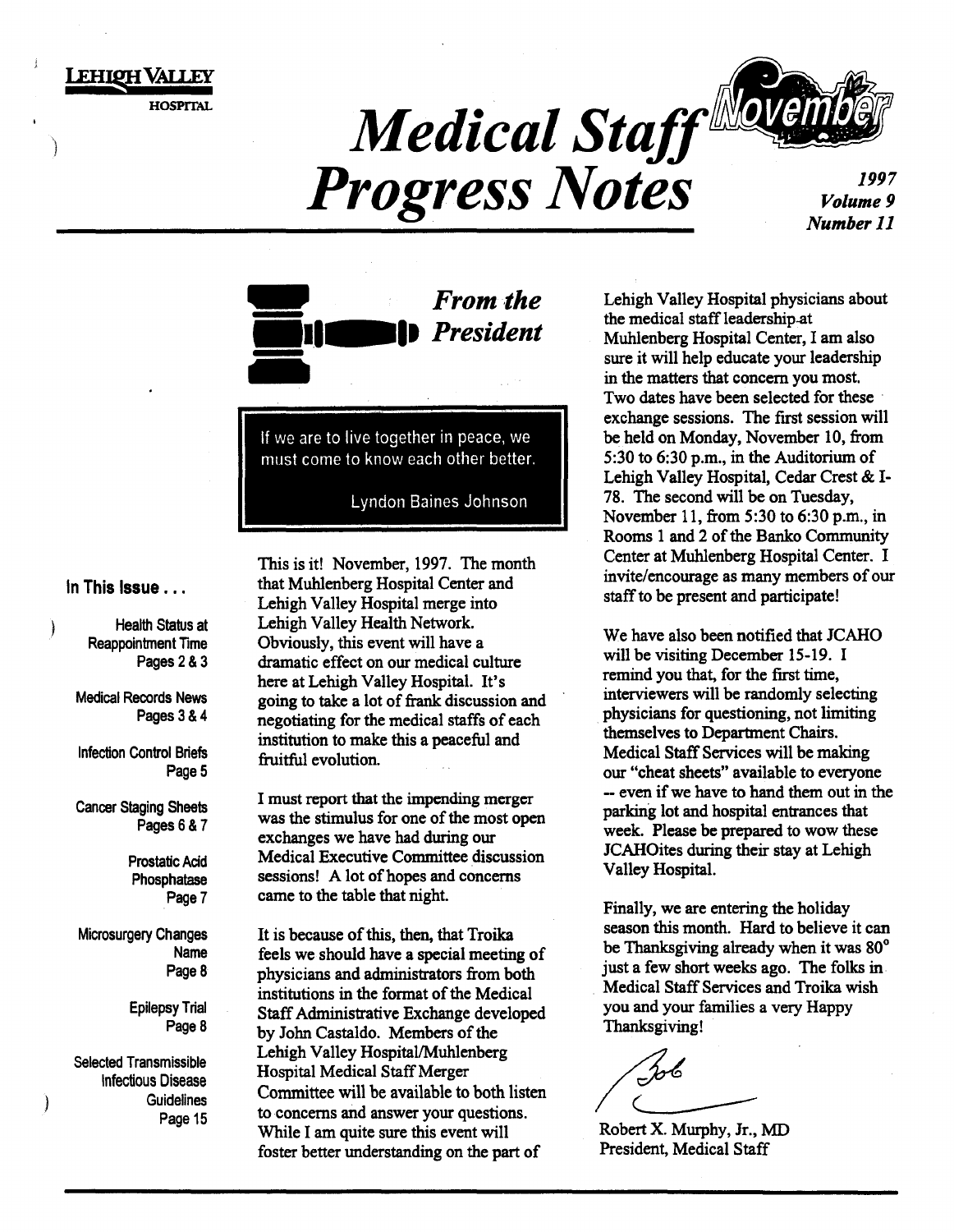# *Health Status at the Time of Reappointment to the Medical Staff*

The biennial reappointment process for the Medical Staff will begin in February, 1998. As part of that process, physicians are required to answer questions related to their health status.

While certain health-related questions have always been a part of the reappointment application, the Medical Executive Committee and the Board of Trustees recently approved the addition of a question and a guideline form intended to facilitate appropriate communications and treatment, if necessary, between the Medical Staff member and his or her private physician. This form was developed over a period of several months with extensive input from many physicians on the Medical Staff. The Medical Executive Committee felt strongly that physicians have a right to confidentiality in obtaining treatment from their private physicians, however, it was also felt strongly that physicians have a responsibility to themselves, their patients, and their co-workers to seek treatment when affected by certain medical conditions. By being required-to answer certain questions, the Medical Staff member is held accountable for seeking appropriate treatment, but since the guidelines form is shared only with the member's private physician, his or her confidentiality is maintained.

Please note that while ALL healthrelated questions on the application form must be answered and returned to Medical Staff Services, the guidelines form is only to be shared between the Medical Staff member and his or her private physician and SHOULD NOT be returned to the Medical Staff Office with the application.

Please make arrangements now to have your physical performed by youprivate physician between now and February, utilizing this new guidelines form. *A copy of the new guidelines form is attached to the newsletter on Page 15.* 

For your information, the questions appearing on the application are as follow:

- 1) Do you presently have a physical or mental health condition, including alcohol or drug dependence, that affects or is reasonably likely to affect your ability to perform your professional or medical staff duties appropriately? No [ ] Yes [ ] (If yes, please provide details on a separate sheet of paper.)
- 2) Are you currently taking medication/under other therapy for a condition which affects or is reasonably likely to affect your ability to perform your professional or medical staff duties? No [ ] Yes [ ] (If yes, please provide details on a separate sheet of paper.)
- 3) Most recent physical examination: Date
- 4) Have you had the appropriate screening/testing, immunization, as indicated, and medical follow- . up for selected infectious diseases as provided for in attached guidelines? (Note: DO NOT return completed guideline form.) No  $\lceil \cdot \rceil$  Yes  $\lceil \cdot \rceil$

(Continued on Page 3)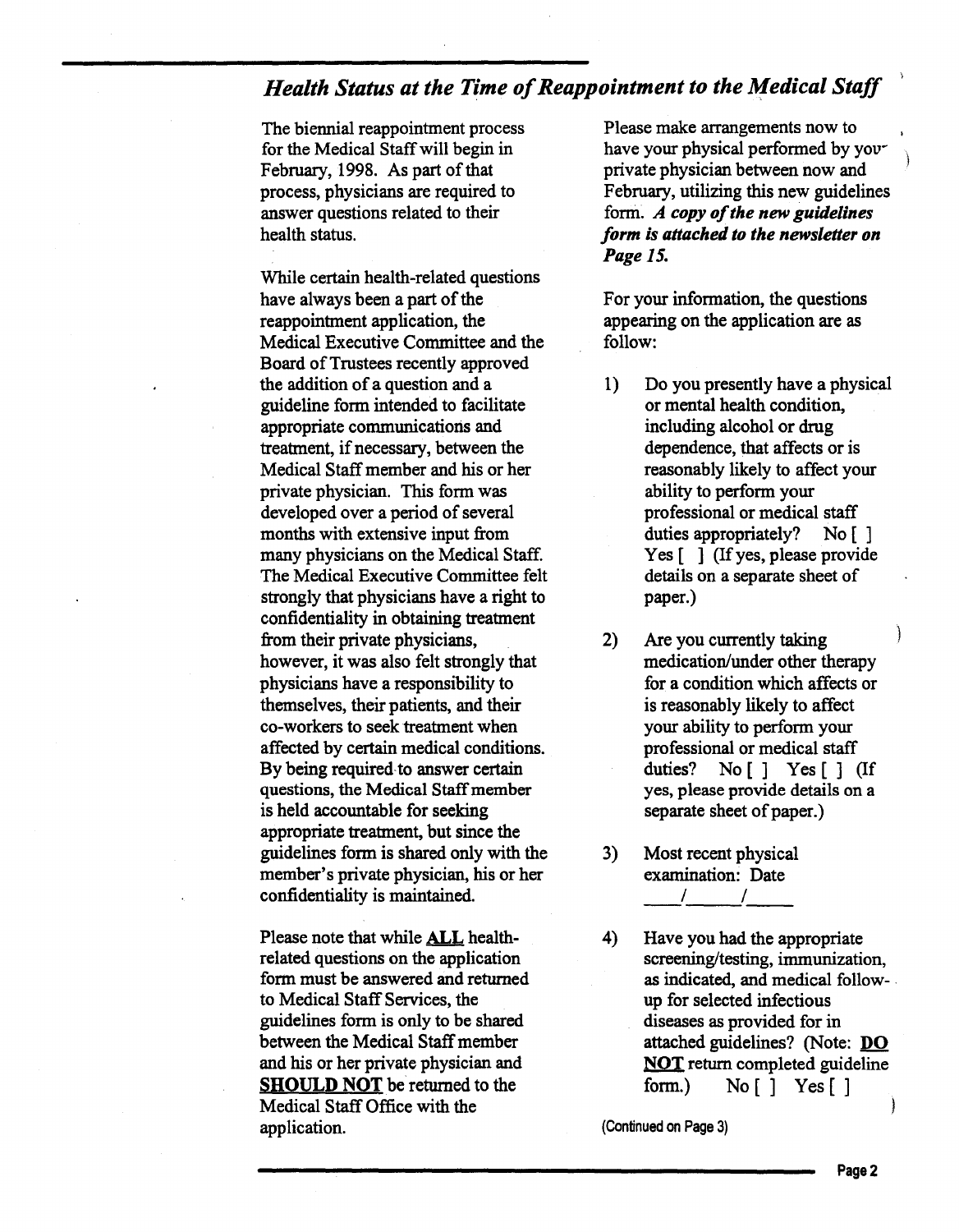(Continued from Page 2)

5) Did that physical examination disclose, identify, note or refer to any physical or mental health condition that affects or is reasonably likely to affect your ability to perform your professional or medical staff · duties appropriately? No [ ] Yes [ ] (If yes, please provide \, details on a separate sheet of paper.)

# *Medical Records News*

# History & Physical Reports

There has been an increase in the number of history and physical reports from previous admissions being utilized on patients' medical records at the time of their readmission.

)

)

In conjunction with JCAHO standard PE.1.6.1.1, "if a history and physical examination has been performed within 30 days before an admission, a durable, legible copy of this report may be used in the patient's record, provided any changes that may have occurred since the last admission are recorded in the medical record at the time of the admission."

Medical Staff Bylaws state, "For elective or outpatient procedures, pre-admission history and physical examinations must be performed by a credentialed member of the medical, allied health or residency staff within 30 days prior to admission. A completed history and physical examination shall in all cases be dictated or documented in the medical record no later than 24 hours after admission of patient."

History and physical examinations not meeting the guidelines listed above will be returned te the clinician for appropriate documentation.

If you have any questions regarding this issue, please contact Rita M. Mest, Director, Medical Staff Services, at 402-8900.



If you have any questions regarding this issue, please contact Sue Cassium, Operations Manager, at 402-4451.

# Observation Guidelines

Observation guidelines were developed at the request of the Medical Record Committee to ensure that all patients are assigned the correct status on admission.

A physician's order is required and must include the appropriate status of the patient. Medical necessity is the key to assigning patient status.

The following guidelines should be helpful when determining patient status:

### Observation vs. Inpatient Status

### *Criteria for Observation*

Observation status is usually 24 hours or less. (Not to exceed 48 hours or more than one overnight stay per HCFA).

Observation status may be considered in instances where medical necessity for acute care cannot be determined without diagnostic and clinical workup.

(Continued on Page 4)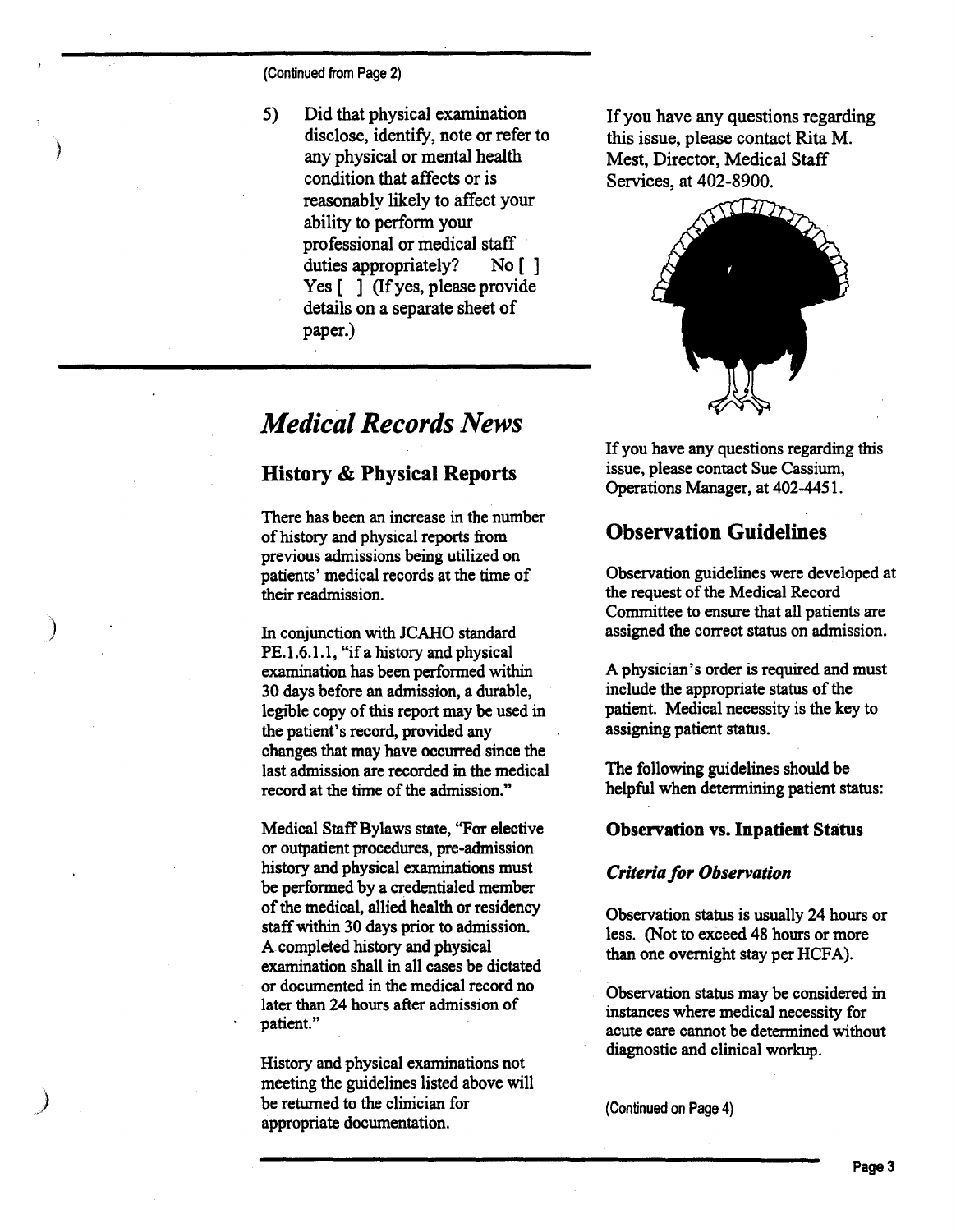#### (Continued from Page 3)

At any time during the observation period, but no longer than 24 hours, if the patient's condition warrants or diagnostic results demonstrate that acute care is medically necessary, the patient may be transferred to inpatient status.

If patient's clinical situation improves, or if workup reveals no need for continued hospitalization, patient may be discharged from observation status with appropriate outpatient follow-up arrangements.

A simpler way to determine which status to order for a patient:

If it is reasonably expected that a patient will require a hospital stay of 24 hours or less, order Observation status.

If it is reasonably expected that a patient will require a hospital stay of more than 24 hours, order Inpatient status.

Reimbursement should not be a deciding factor when determining patient status. It must be determined by medical necessity. All payors have different pay schedules, rules and regulations regarding patient status, but the ALL require that appropriate patient status is based on medical necessity.

A Physician's Order is required for all admissions and transfers in status. Careful monitoring of patients in Observation is necessary to be sure that either the status is appropriately changed or the patient is discharged within the required timeframe.

#### Observation vs. Ambulatory Status

#### *Criteria*

An Ambulatory Procedure is typically a procedure in which the patient is expected to be discharged after a reasonable period of recovery and an overnight stay is not anticipated.

If, due to a change in patient's condition in which medical necessity warrants

further monitoring and/or treatment, patient may be transferred to Observation status if the anticipated stay will be less than 24 hours.

Inpatient status should be considered if the patient's condition warrants extensive workup and/or treatment in which a stay of more than 24 hours is anticipated. ÷

A physician's order is required, and medical necessity documented, in order to change patient status.

A status change may not be made for the convenience of the patient, physician or hospital.

If you have any questions regarding this issue, please contact Arlene Lampart, Technical Manager, Medical Records, at 402-5035.

### Illegible Handwriting

Physicians with illegible handwriting continue to be a chronic problem in that subsequent caregivers are unable to decipher orders, notes, etc., and are also unable to identify the physician's name so that he or she could be contacted to clarify the documentation. While various other measures have been tried in the past, they have not been successful. The medical record currently has a "Initial and Signature Record" (Form # NSG-25) on which other caregivers print their names and write their signatures. At its October meeting, the Medical Executive Committee approved the policy whereby those physicians who are identified as having illegible handwriting will be required to print their names and write their signatures on this sheet as well. The Medical Record Committee will now make a recommendation to the Medical Executive Committee to require those identified physicians with illegible handwriting to utilize the "Initial and Signature Record" on all of their patients medical records.

If you have any questions regarding th..~ *)*  issue, please contact Zelda Greene, Director, Medical Records, at 402-8330.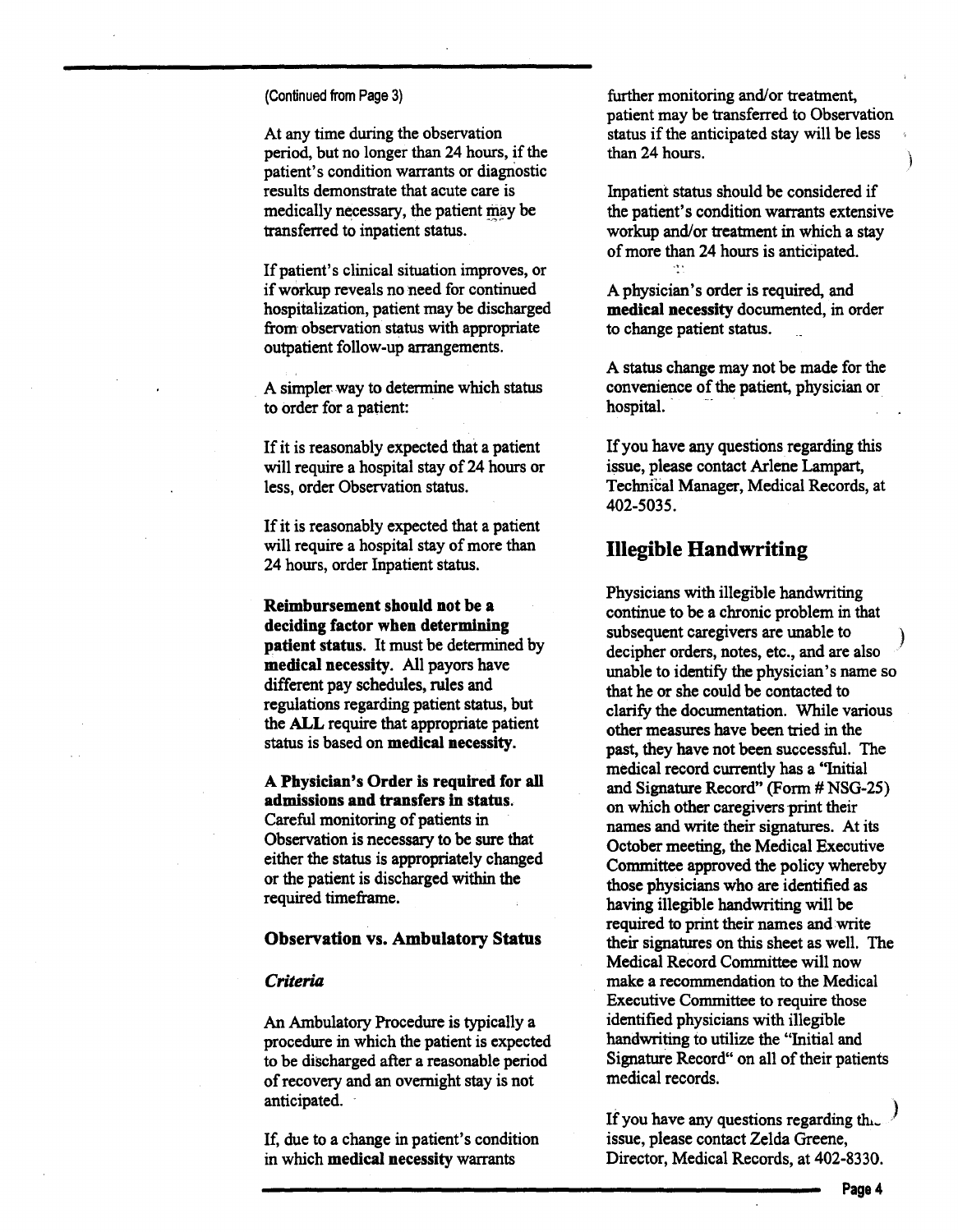# *Infection Control Briefs*

### **Tuberculosis**

)

)

)

Screening and early identification, as well as essential communication are all critical elements to a successful Tuberculosis (TB) exposure control program. Patients with signs and symptoms of TB continue to be introduced into the patient care environment without proper barrier precautions being taken, putting personnel, patients and visitors at risk for acquiring the disease. These occurrences can be prevented with the use of the tuberculosis screening tool at all points of entry (clinics, admitting, emergency rooms, GI lab, pre-admission testing, etc.). Communication from the physician regarding the patient's TB status to the departments processing the patient for testing or admission is also essential.

## **Documentation of Pneumonia**

Conducting surveillance for cases of ventilator associated pneumonia (VAP) and providing feedback to appropriate personnel is a critical measure in the prevention of nosocomial pneumonia. The Infection Control Department conducts surveillance on nosocomially acquired VAPs providing rates of infection for the critical care units. Paramount to-the collection of accurate data following the Centers for Disease Control's definition of pneumonia is the physician's diagnosis of pneumonia. Clear chart documentation by the clinician of the patient's pulmonary findings and status will assist the Infection Control Department in providing accurate VAP data and providing feedback on appropriate rate information.

# **Post Exposure Protocol**

Administrative Policy #6300.25, "HIV Antibody Testing of Members of the Medical Staff," details the procedures required when a member of the Medical

Staff has sustained an occupational exposure to blood or body fluid. Occupational exposures must be handled according to Pennsylvania Legislation Act 148, which protects the confidentiality rights of patient and health care providers. Employee Health Services and Infection Control are available on call 24 hours a day to assist a Medical Staff member through the process in a strictly confidential and expeditious manner. A hotline, 402- STIK, is also in place which has a recorded message detailing the steps to . take when an exposure occurs.

# **Infection Control Week Celebrated**

Handwashing was the topic of Infection Control week celebrated in October. Hospital staff were reminded of this critical practice through a variety of displays, messages, quizzes and interactive activities which showcased the importance of handwashing in reducing the carriage of bacteria on health care workers' hands. Physicians play an integral role in patient care and, therefore, handwashing compliance before and after patient contact, as with other members of the health care team, is imperative!

# **Mark Your Calendar!**  • **Annual Meeting All employees and physicians are invited to attend the Lehigh Valley Hospital and Health Network annual meeting. WHEN: Wednesday, December 3, at4 p.m. WHERE: Lehigh Valley Hospital Cedar Crest & 1·78**  , **Auditorium**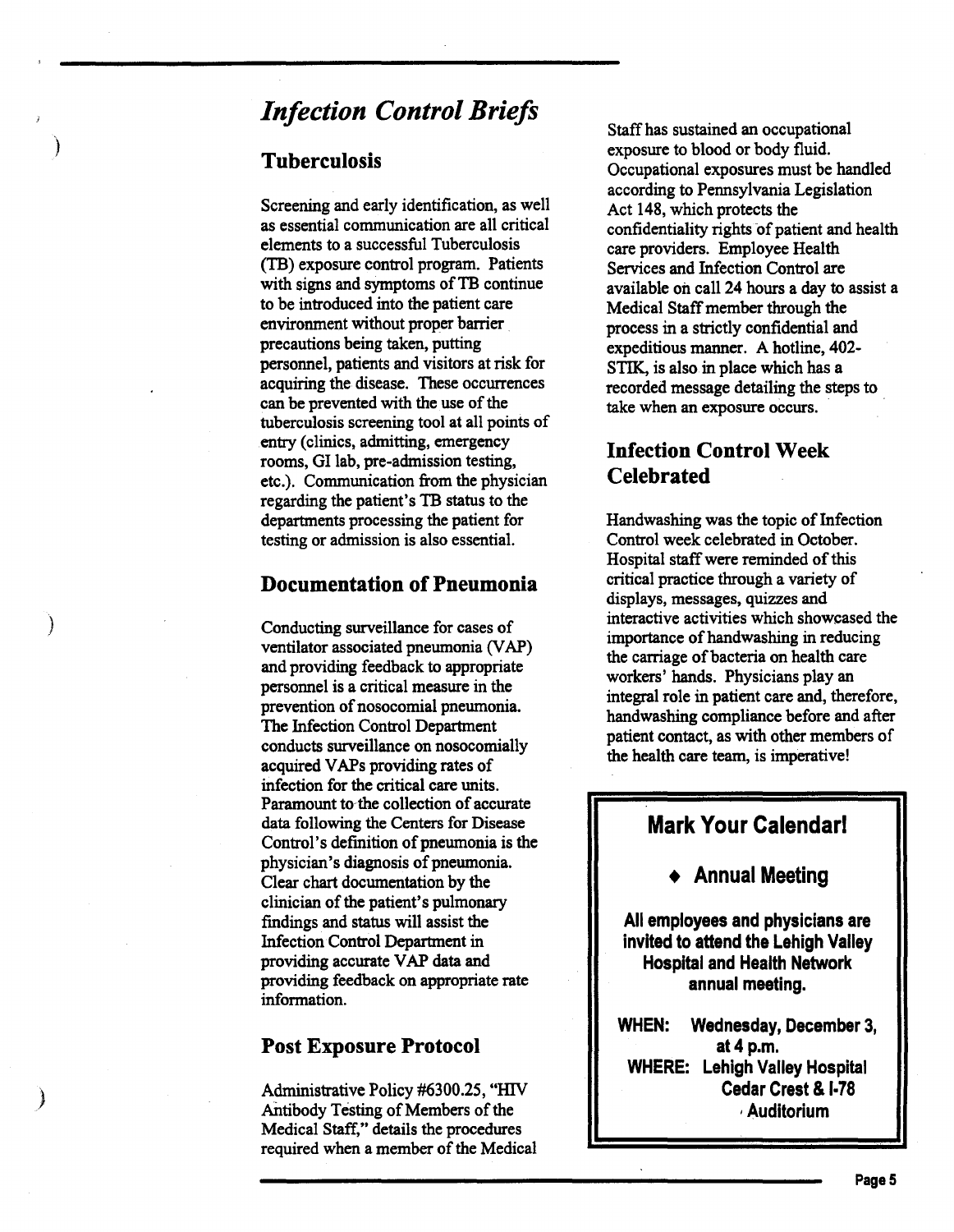# *Cancer Staging Sheets*

As a reminder, in May 1997, the hospital began using cancer staging sheets to assign clinical and/or pathologic stage to 46 organ sites to which the American Joint Committee on Cancer's staging rules apply. (American Joint Committee on Cancer, *Manual for Staging of* 

*Cancer* 1992, 4th edition, J.B. Lippincott Co.) Physician participation, with documentation of ) participation, in the staging process is a requirement for accreditation by the Commission on Cancer. Cancer staging sheets are available for the following sites:



The Cancer Committee has developed and approved the following process to comply with the Commission on Cancer's staging requirement. Staging must be performed by the attending physician for patients having a medical record at the time of the cancer diagnosis (primary tumor). The diagnosis may be made by specimen (positive pathology or

cytology), radiologic finding, direct visualization and/or clinical impression. When the histologic specimen supports the assignment of T, N, M classification, that classification is included within the body of the pathology report.

(Continued on Page 7)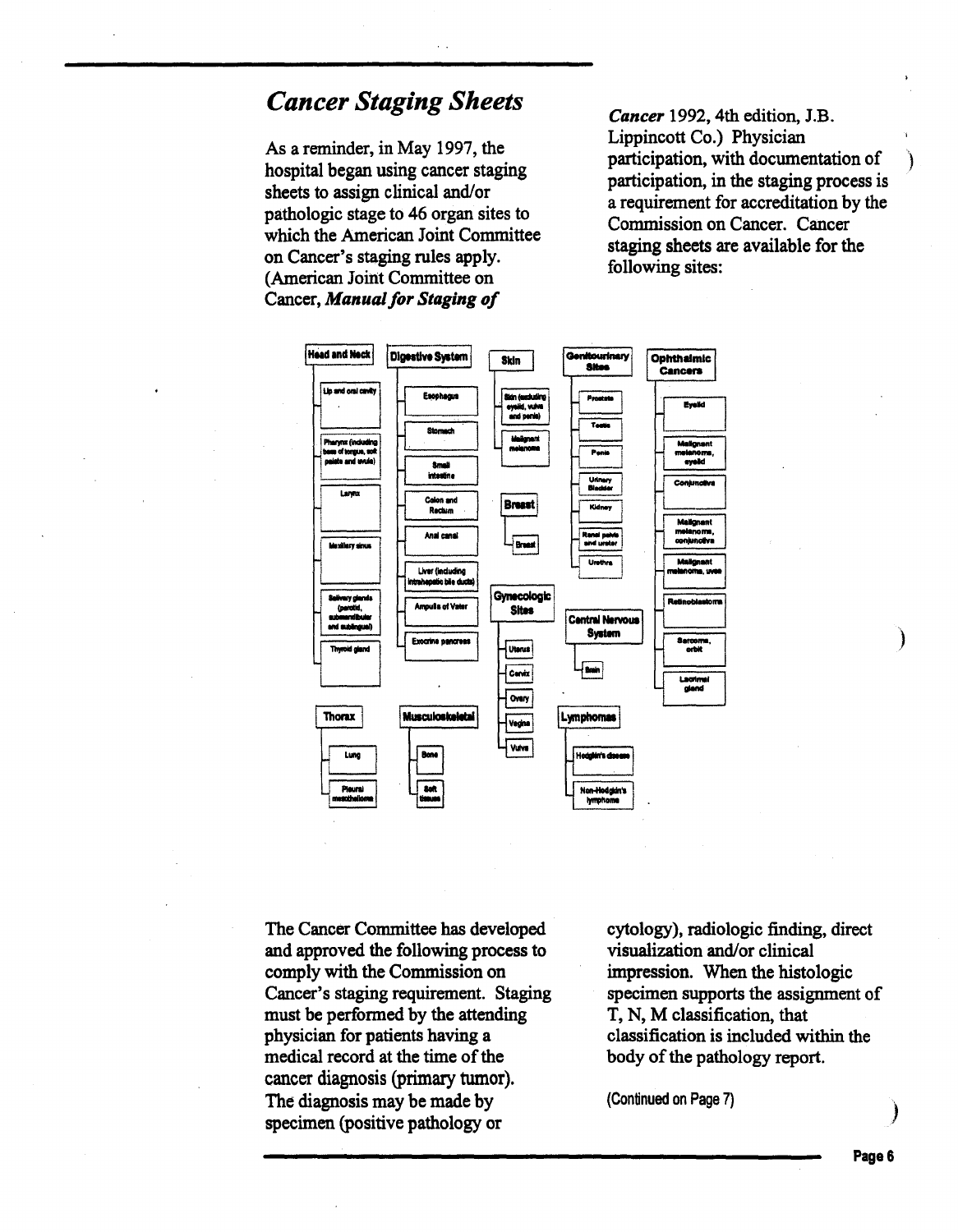(Continued from Page 6)

)

*\_)* 

Site specific staging sheets, located on all patient care units, in Medical Records (physicians' work room) and Tumor Registry, should be completed and signed by the attending (treating) physician prior to the patient's discharge. The appropriate boxes for T, N, M, stage grouping and staging classification should be checked, and the sheet signed and dated. If the current·admission is not associated with the initial diagnosis of malignancy (i.e., patient was previously diagnosed and staged), the box indicating that this admission is for an established diagnosis (readmission) should be checked. In this case, restaging is not done. Cancer staging sheets are kept behind the Operative Report (and before the Pathology Report) in the medical record. Fathology Report) in the medical<br>record. Patients' medical records will be reviewed after discharge for the presence and completeness of cancer staging sheets. Absent/incomplete staging sheets will result in a chart deficiency. The deficient chart will be returned to the attending physician for completeness as defined in the Medical Staff Bylaws. Cancer staging sheet deficiencies will be managed by the Medical Record Department along with other record deficiencies.

If you have any questions about staging or the use of the staging sheets, please contact Robert D. Riether, MD, Chairperson, Cancer Committee, at 433-7571; Andrea Geshan, RN, Manager, Tumor Registry, at 402-0526; or Brenda Dwinal, CTR, Tumor Registry, at 402-0520.

# *Prostatic Acid Phosphatase*

A review of the clinical relevance of various methods for the quantitation of acid phosphatase has confirmed that the measurement of Prostatic Acid Phosphatase in human serum or plasma by microparticle immunoassay is the preferred method. This methodology is more precise and specific than the conventional Enzymatic acid phosphatase test for the quantitation of prostatic acid phosphatase.

Therefore, effective October 15, 1997, Health Network Laboratories discontinued the routine performance of the Enzymatic acid phosphatase assay (CPT code 84060). The lab now offers the Prostatic Acid Phosphatase test (CPT code 84066),

which utilizes the Abbott microparticle enzyme immunoassay methodology.

As a physician, if you determine that an enzymatic acid phosphatase is medically necessary for the treatment of your patient, please be specific in your order using the term "Enzymatic Acid Phosphatase." This will ensure that the specimen is referred for the appropriate methodology.

If you have any questions regarding this issue, please contact Jan Gushen, Manager, Lab-Client Services, at 402-4436.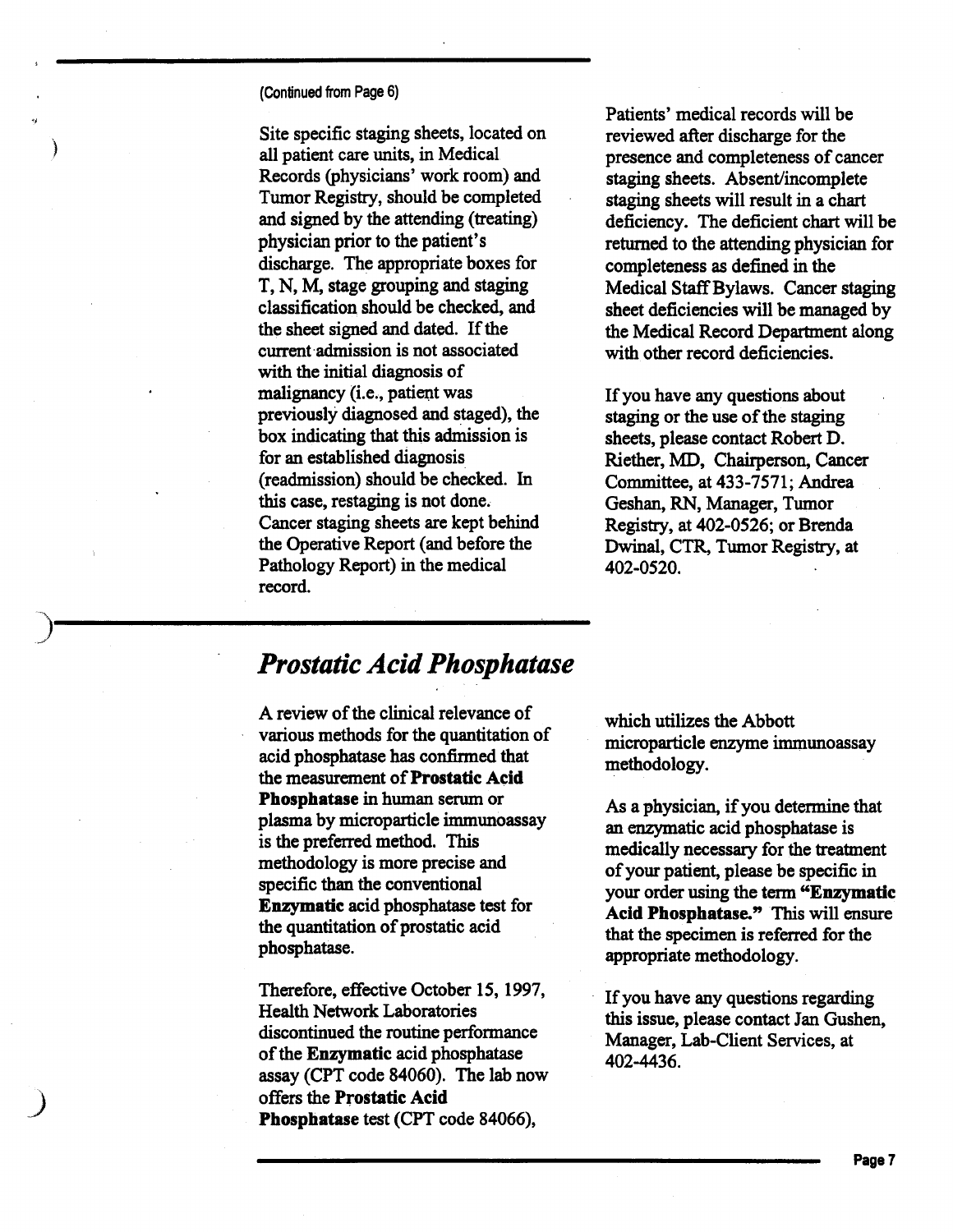# *Microsurgery/Laser Lab Changes Name*

As a result of evolution and time, the nomenclature identifying the Microsurgery/Laser Laboratory no longer reflects the department's true depth of its functions and responsibilities. Therefore, effectively immediately, the Microsurgery/Laser Laboratory will change its name to Advanced Clinical Technologies Department. This new name identifies the department's activities and functions more clearly and allows for future growth, development, utilization and diversification in this rapidly-evolving healthcare . environment.

Since its inception in 1979, the Advanced Clinical Technologies Department has played an important

role in providing education/training, research opportunities, and clinical support to physicians, residents, medical students, nursing staff, and other science and health care professionals. The department has introduced and promoted the technologies and techniques of reconstructive microsurgery, laser surgery and treatments, laparoendoscopic surgery, thoracoscopic surgery, "other" endoscopic surgical techniques, the ATLS Laboratory Sessions and research related to these applications.

For more information about the department, please contact David Rice, Director, at 402-8977.

#### Epilepsy Trial

~============================~)

Neurosciences Research of the Lehigh Valley Hospital is continuing recruitment for an Epilepsy trial. Please consider referring patients with:

- $\bullet$  Complex partial seizures with or without generalization
- $\bullet$  Receiving up to two anti-epileptic drugs
- At least one break through seizure per 28 days .

This trial is:

- Addon
- Double blind
- Three month drug trial with extension

For more information, contact:

Neurosciences Research, (610) 402-9830

#### Coordinators:

• Joan Longenecker, RN, and Nancy Eckert, RN

Investigators:

• John Margraf, MD, and Alexander Rae-Grant, MD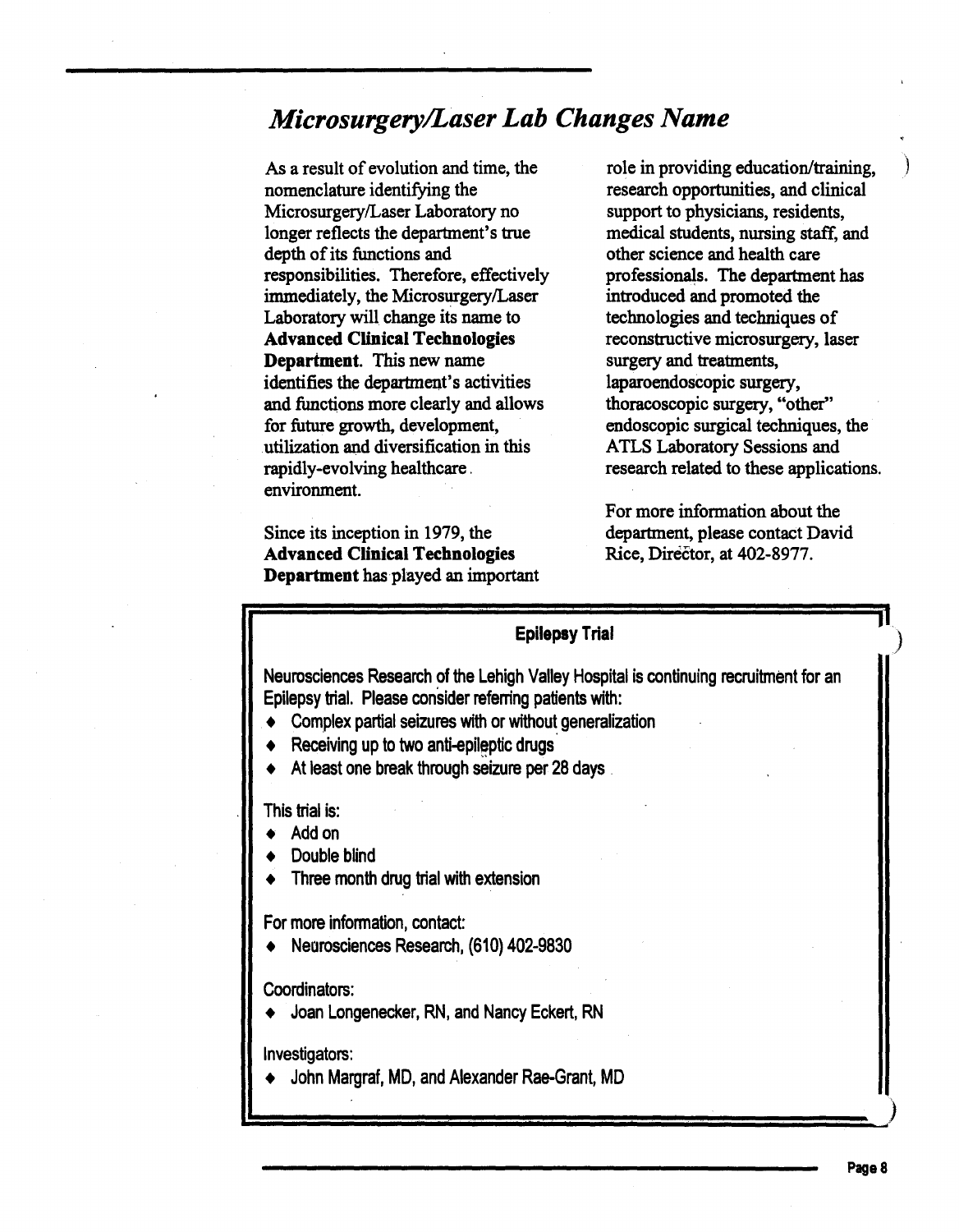# *Library News*

### OVID Training

)

 $\big)$ 

)

To schedule a one-on-one OVID (MEDLINE) training session, contact Barbara Jobst in the Health Sciences Library, Cedar Crest & 1-78, at 402- 8408.

# New Additions to the Library Collection

The following books were recently acquired by the Health Sciences Library at 17th & Chew:

### Prenatal Diagnosis & Reproductive **Genetics**

Author: Jeffrey Kuller, et al. Call No. QZ *50* K96 1996

### Psychiatric Clinics of North America

Topic: Suicide Guest Editor: J. John Mann Volume 20, Number 3, September 1997

### The Low Back Pain Handbook: A Practical Guide for the Primary Care Clinician

Author: Andrew Cole, et al. Call No. WE 39 C689L 1997 The Family Practice Handbook, 3rd ed.

Author: Mark Graber, et al. Call No. WB 39 F1985 1997

The following book were recently added to the Health Sciences Library at Cedar Crest & 1-78:

Maingot's Abdominal Operations, lOth ed.

Editor: Michael Zinner, et al. Call No. WI 900 M225 1997

#### The ICU Book, 2nd ed.

Author: Paul Marino Call No. WX 218 M3395i 1997

#### Urologic Oncology

Author: Joseph Osterling, et al. Call No. WJ 160 U7843 1997

### Werner and Ingbar's the Thyroid: A Fundamental and Clinical Text, 7th ed.

Author: Lewis Braverman, et al. Call No. WK. 200 W492 1996

# *Physician Parking*

Effective October 20, both Lot 6 (Physicians' Parking) and Lot *5*  (adjacent to Lot 6) will be accessible to physicians at any time.

Please refer to the diagram at right for easy reference.

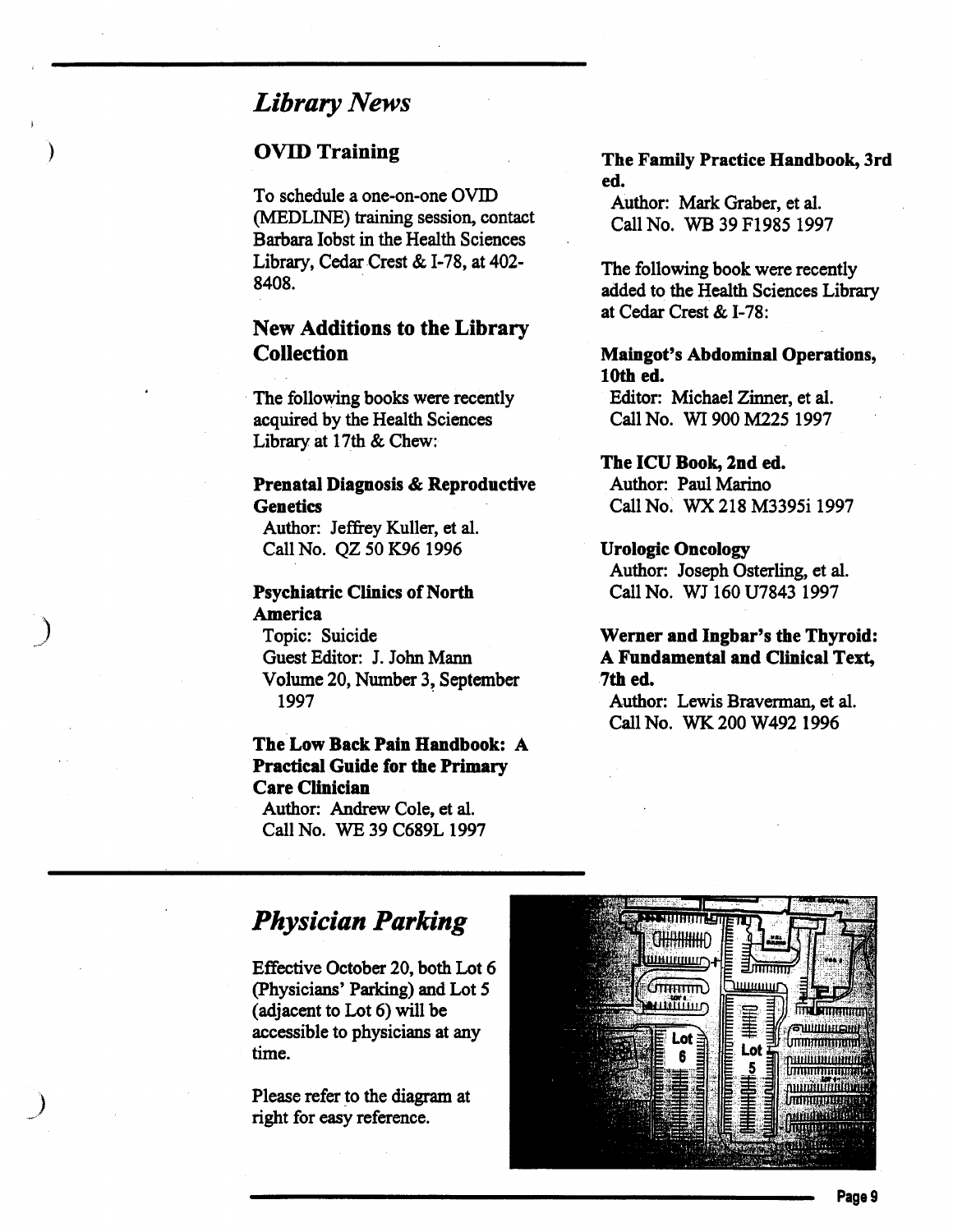# *Congratulations!*

#### William W. Frailey, Jr., MD,

Division of General Surgery, and Charles J. Scagliotti, MD, Division of General Surgery/Trauma-Surgical Critical Care, were notified by the American Board of Surgery that they successfully completed the recertification process and are now recognized as recertified in Surgery.

Ross N. Futerfas, MD, Division of Pulmonary Medicine, has satisfied the requirements of the American Board of Sleep Medicine and has become certified in the specialty of Sleep Medicine.

Ian M. Gertner, MD, Chief, Division of Neonatology, was the recipient of the Physician Service Award which

was presented at the Star Celebration held on Friday, October 3, at the Holiday Inn, Fogelsville. The purpose of the award is to recognize a physician who consistently demonstrates exceptional customer service characteristics.

Albert J. Peters, DO, Chief, Section of Reproductive Endocrinology & Infertility, was one of22S resident educators to receive the 1997 Council on Resident Education in Obstetrics· and Gynecology National Faculty Award for Excellence in Resident Education. This award was created to allow OB/GYN residency programs to give their outstanding faculty nationwide recognition.

#### Dictated Radiology Reports ...

are now accessible to physicians through the Lanier System. The following instructions have been corrected. To use the system, follow the instructions below:

- Dial one of the following extensions  $-$  5631, 5632, 5633, 5634, or 5635
- Press "#" and "1"
- Enter your four-digit physician number preceded by "50" if you are a staff physician or "48" if you are a resident
- Enter the transcription destination code:
	- "1" for Radiology transcription
	- "2" for LVDI transcription
	- "3" for LMIC transcription
- To review the dictated report using the accession number, press "1" followed by six zeroes and the six-digit accession number
- To review the dictated report using the medical record number, press "3" followed by six zeroes and the six-digit medical record number
- The system will start with the most recent dictation. Press "5" to go to the next dictation on the same patient

Please note: Due to space constraints, voice reports are only held on the Lanier system for five days.

If you have any questions regarding this issue, please contact Valerie Hunsicker, Operations Coordinator, at 402-0393.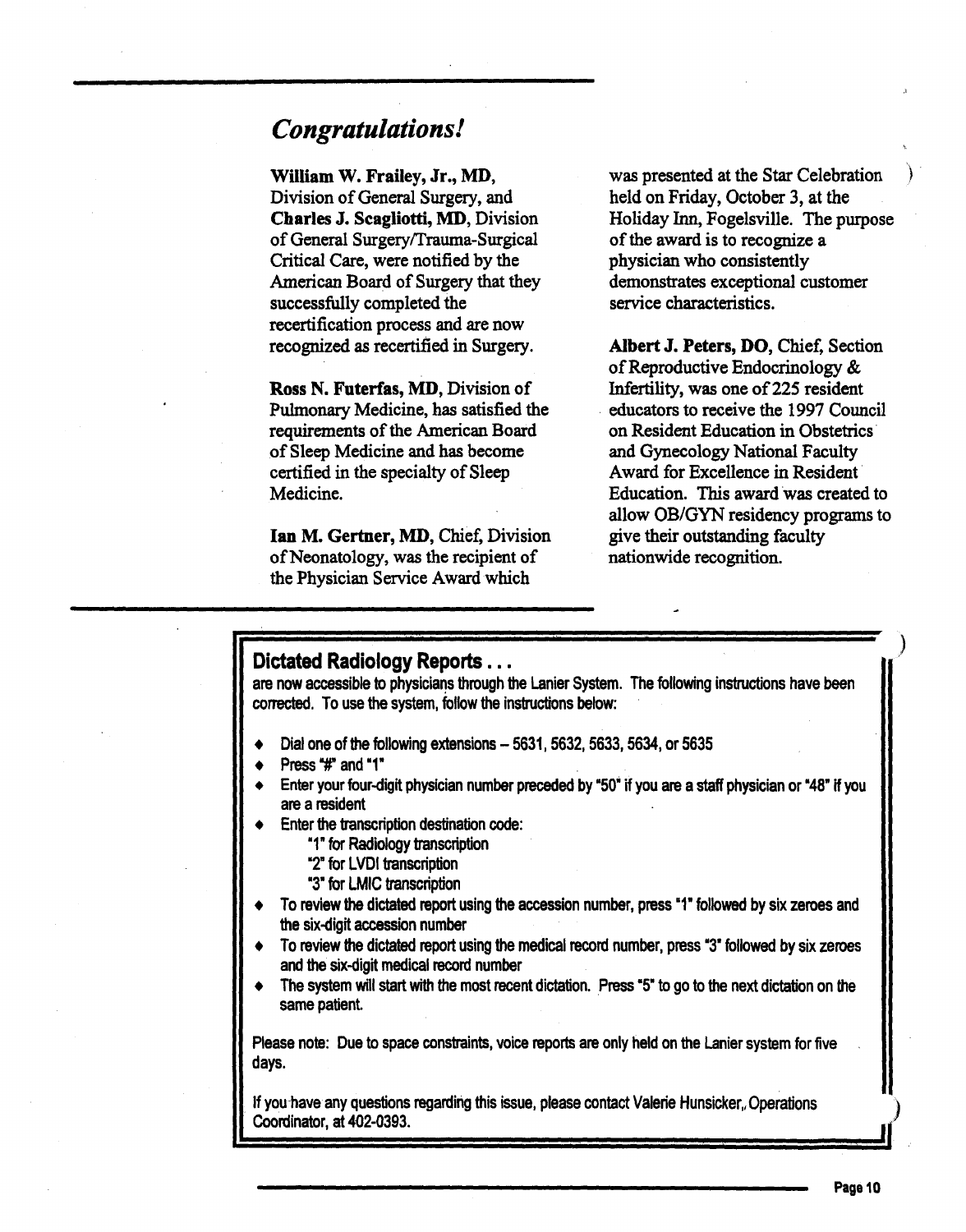# *Papers, Publications and Presentations*

Mehrzad Bozorgnia, MD, General Surgery resident, presented his paper, "End-Stage Renal Disease and lnfrainguinal Bypass Grafting: Is It Appropriate?" at the 19th Annual Scientific Meeting of the Delaware Valley Vascular Society which was held September 25 in Philadelphia. Coauthors of the paper include Gary G. Nicholas, MD, Chief, Division of Vascular Surgery; James F. Reed III, PhD, Director of Health Studies; and Susan A. Nastasee, BS, Department of Surgery.

Kevin J. Farrell, MD, Chief, Section of Burn, and Madge E. Ellis, MD, former Surgical resident and Bum fellow, will be presenting their paper, "Preoperative Angioplasty in Bum Patients," at the Southern Medical Association's 1Oth Annual Regional Burn Seminar to be held December 5-7 in Chapel Hill, NC. Co-authors of the paper include D. Lynn Morris, MD, Chief, Division of Cardiology, and W. John Edmiston, MD, former Surgical resident.

)

)

Paul Frassinelli, MD, Chief Surgical Resident; Megan Werner, medical student at Brown University; James F. Reed III, PhD, Director of Health Studies; and Charles J. Scagliotti, MD, Division of General Surgery/Trauma-Surgical Critical Care, co-authored a paper, "Laparoscopic Cholecystectomy Alleviates Pain in Patient with Acalculous Biliary Disease," which was accepted for publication in the journal, *Surgical Laparoscopy* & *Endoscopy.* 

E. James Frick, MD, General Surgery resident; Mark D. Cipolle, MD, PhD, Chief, Section of Trauma Research; Michael D. Pasquale, MD, Chief, Division of Trauma/Surgical Critical Care; Thomas E. Wasser, MEd, Department of Community Health &

Health Studies; Michael Rhodes, MD, Chairman, Department of Surgery, Medical Center of Delaware, and Susan A. Nastasee, BS, Department of Surgery, co-authored the paper, "Outcome of Blunt Thoracic Aortic Injury in a Level I Trauma Center: An 8-Year Review," which was accepted for publication in the *Journal of Trauma.* 

Arvind K. Gupta, MD, Internal Medicine resident, presented a paper, "Relationship Between Hepatitis C Virus Viral Load and HIV Viral Load: A Case Control Study," at the 37th Interscience Conference on Antimicrobial Agents and Chemotherapy held September 28 to October 1 in Toronto, Canada. The paper was co-authored by Margaret L. Hoffman-Terry, MD, Division of Infectious Diseases.

Dona C. Hobart, MD, Chief Surgical Resident, won the Residents Paper Competition Award at the 19th Annual Scientific Meeting of the Delaware Valley Vascular Society held September 25 in Philadelphia. Her paper, "Carotid Endarterectomy: Reduced Resource Utilization Using a Clinical Management Protocol," was co-authored by Gary G. Nicholas, MD, Chief, Division of Vascular Surgery, and James F. Reed III, PhD, Director of Health Studies.

Lester Rosen, MD, Associate Chief, Division of Colon/Rectal Surgery, was invited to speak at the October 12-17 meeting of the American College of Surgeons in Chicago, Ill. He presented "Guidelines for Colorectal Cancer Screening in Average Risk Individuals" and participated in a post-graduate panel discussion regarding medical and surgical treatment for colorectal cancer.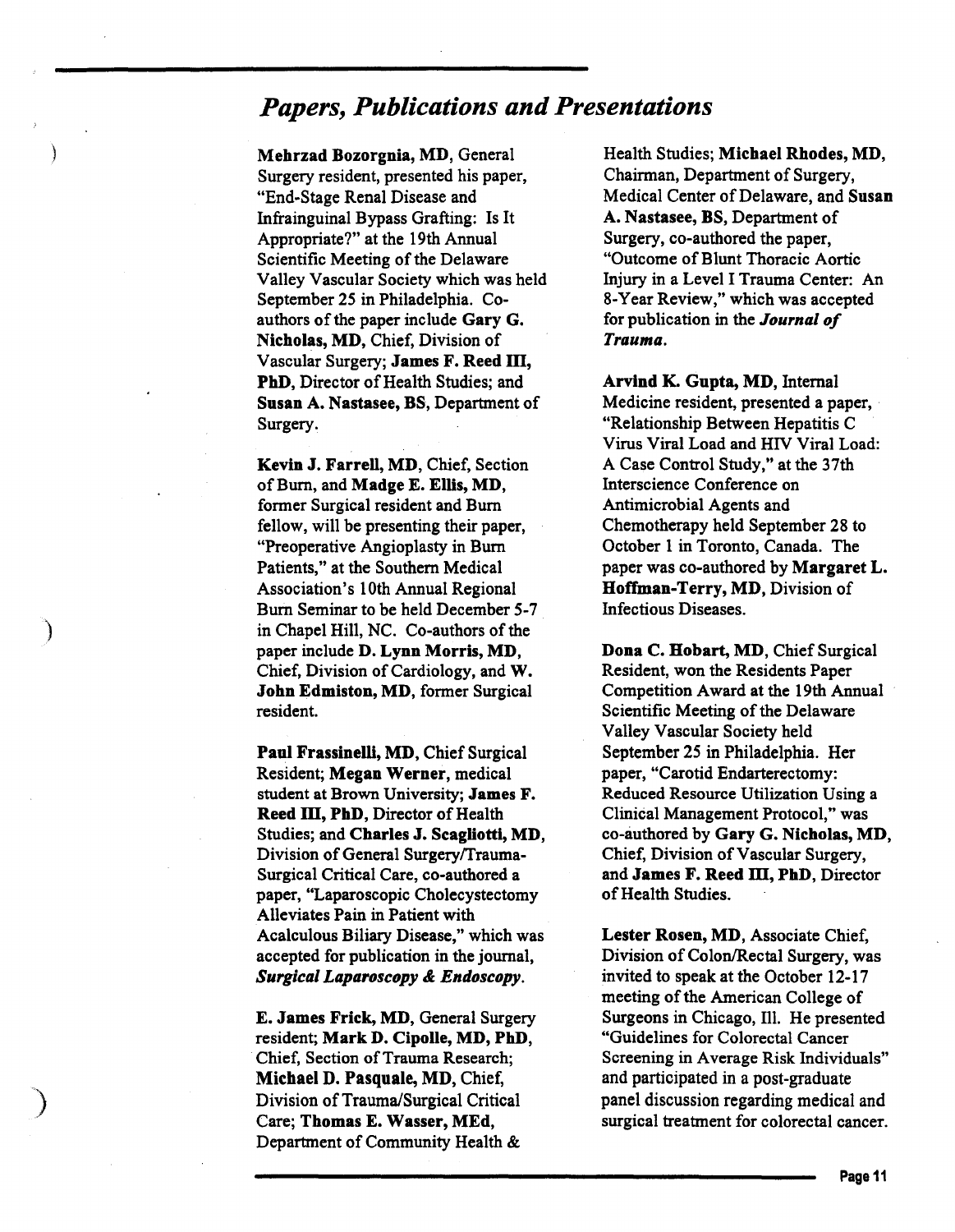# *Upcoming Seminars, Conferences and Meetings*

### Medical Grand Rounds

Medical Grand Rounds are held every Tuesday from noon to 1 p.m., in the hospital's Auditorium at Cedar Crest & 1- 78.

Topics for November include:

November 4 - Treatment Options for Acute Stroke will be presented by Eric Raps, MD, Director, Stroke & Neuro Intensive Care, Department of Neurology, University of Pennsylvania, Philadelphia, Pa.

November 11 - Kidney Transplant Update, LVH will be presented by Craig Reckard, MD, Chief, Transplantation Surgery, Lehigh Valley Hospital

November 18 - Anatomic Basis of Low Back Pain will be presented by Carson Schneck, MD, Professor of Anatomy and Diagnostic Imaging, Temple University School of Medicine, Philadelphia, Pa.

November 25 - Anti-Coagulation Strategies will be presented by Geno J. Merli, MD, Clinical Professor of Medicine, and Director, Division of Internal Medicine, Thomas Jefferson University Hospital, Philadelphia, Pa.

For more information, please contact Evalene Patten in the Department of Medicine at 402-1649.

### Department of Pediatrics

November 14- Update in Pediatric Obesity will be presented by Andrew Tershakovec, MD, Director, Weight Management Program; Director, Home Parenteral Nutrition Program; Division of Gastroenterology and Nutrition, Children's Hospital of Philadelphia.

Pediatric conferences begin at noon and are held in the hospital's Auditorium at 17th & Chew. For more information, contact Kelli Ripperger in the Department of Pediatrics at 402-2540.

## Medical Staff Forum

The Medical Staff Transition Team, comprised of leaders from the Lehigh Valley Hospital (LVH) and Muhlenberg Hospital Center (MHC) Medical Staffs, has been established to identify, prioritize and recommend the process for solution of issues related to medical staff issues and the merger of LVH and MHC. Members of this group would like to meet with interested physicians from both Medical Staffs to listen to their concerns about the merger.

Two forums have been scheduled for this purpose: Monday, November 10, beginning at  $5:30$  p.m., in the Auditorium at Lehigh Valley Hospital (Cedar Crest ) 1-78); and Tuesday, November 11, at 5:30 p.m., in Rooms 1 and 2 of the Banko Community Center on the campus of Muhlenberg Hospital Center.

The members of the Medical Staff Transition Team are very interested in hearing your thoughts and opinions, and hope you will be able to attend.

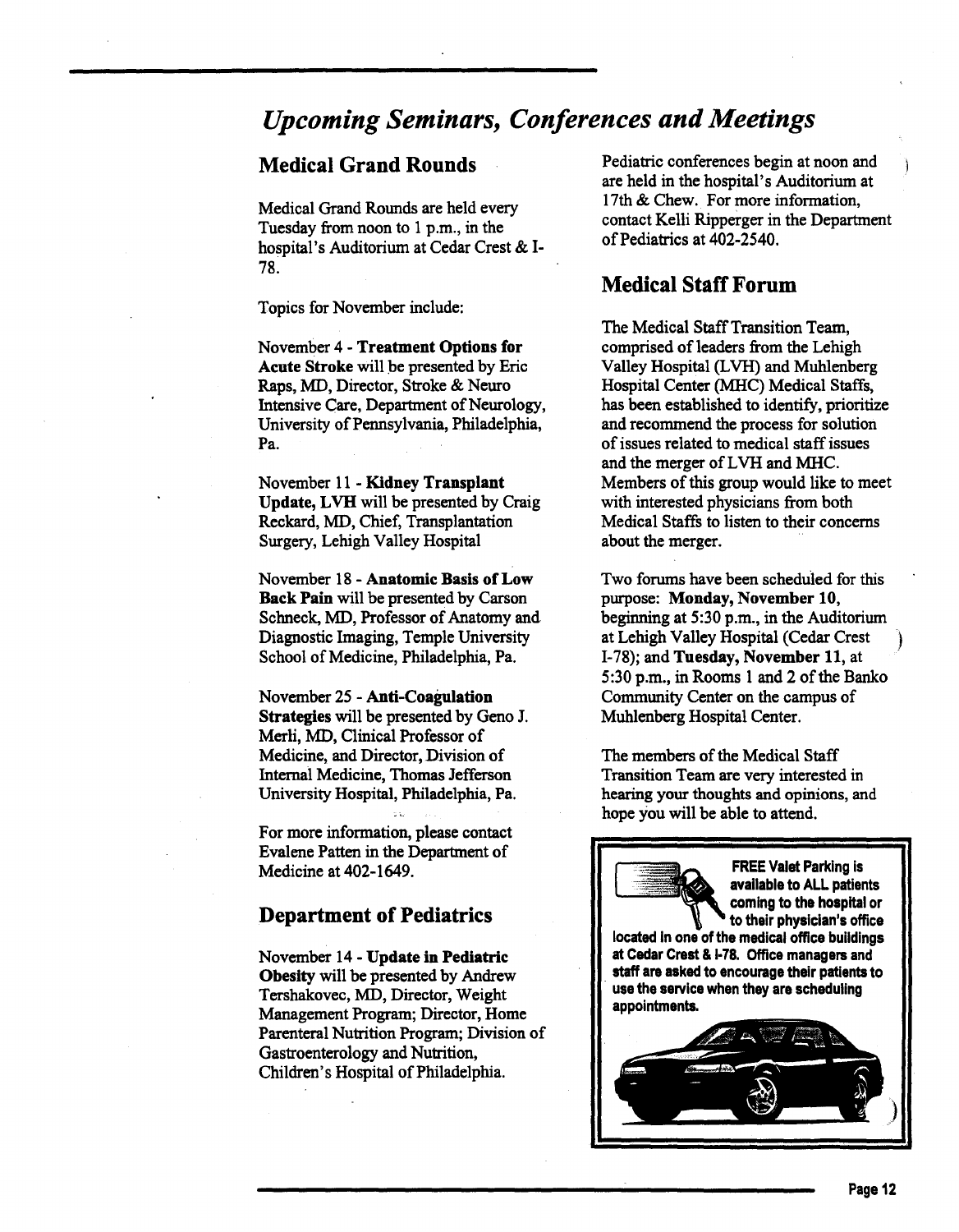# *Who's New*

Medical Staff

# *Address Change*

Theodore H. Gaylor, MD 1251 S. Cedar Crest Blvd. Suite 110 Allentown, PA 18103-6297

Nercy Jafari, MD 451 Chew Street Suite 304 . Allentown, PA 18102-3423

### H. Christina Lee, MD 95 Highland Avenue Suite 100 Bethlehem, PA 18017  $(610)$  868-8600 FAX: (610) 868-8700

)

# *Practice Change*

#### Jamie D. Paranicas, MD

The Heart Care Group, PC 3340 Hamilton Blvd. Allentown, PA 18103-4598 (610) 433-6442 FAX: (610) 776-6645

## *New Fax Number*

#### Judith N. Barrett, MD

Primary Care Associates in the LV, PC PC and the state of the state of the state of the state of the state of the state of the state of the state of the state of the state of the state of the state of the state of the state of the state of the state of the sta FAX: (610) 432-6517

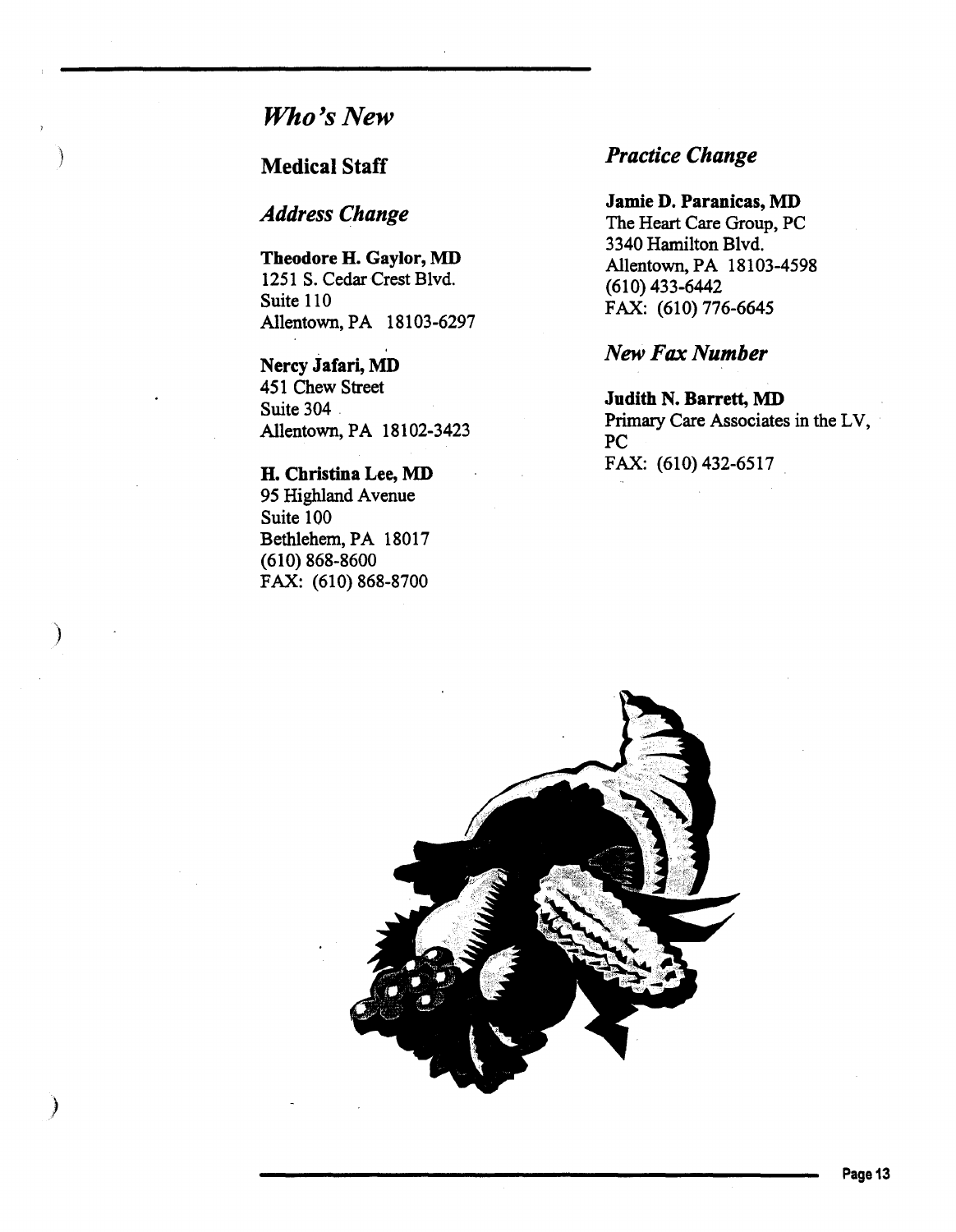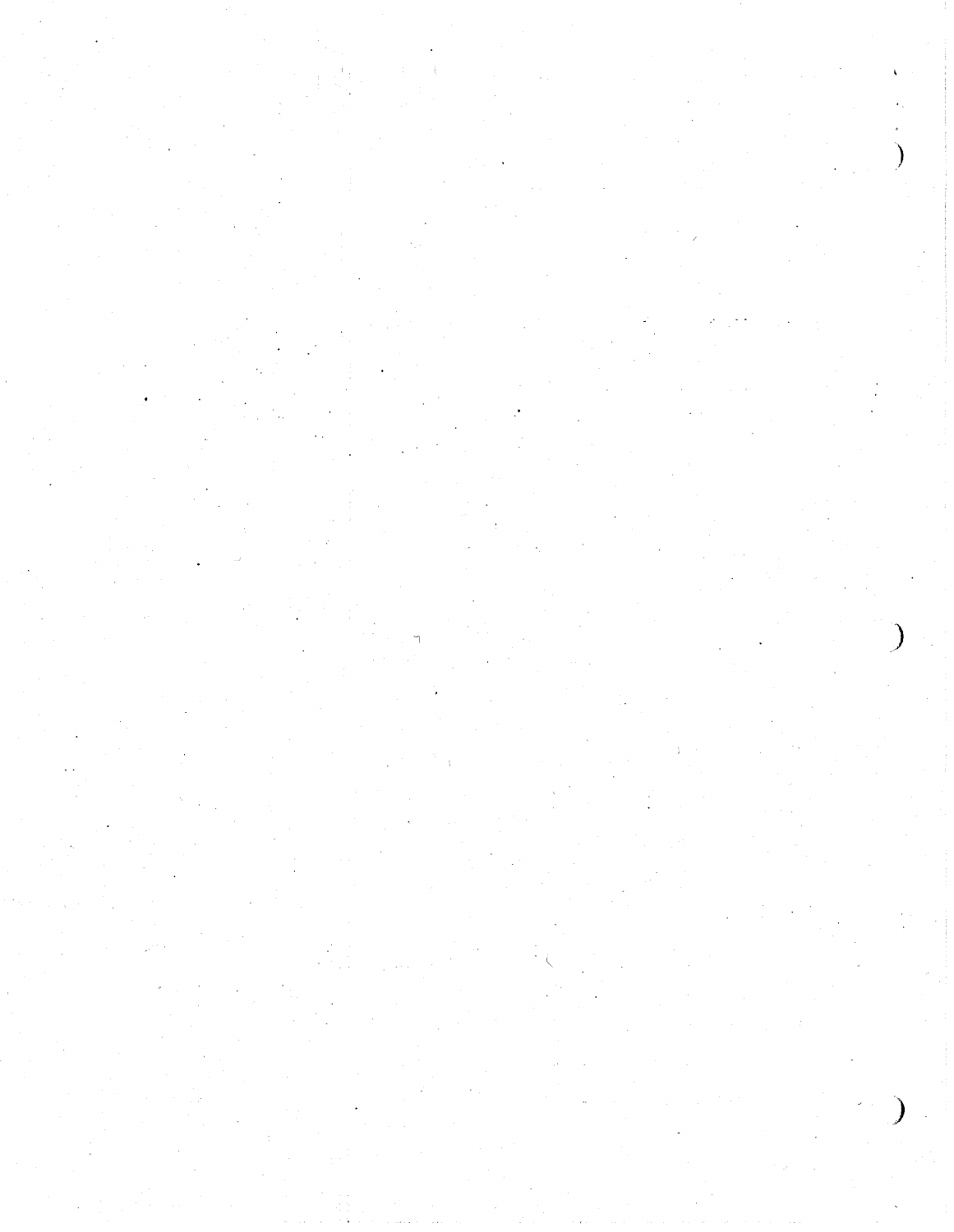#### SELECTED TRANSMISSIBLE INFECTIOUS DISEASE GUIDELINES

#### **Tuberculosis**

| <b>History</b> | <b>Positive Skin Test:</b> | Yes [ 1 | No [ ] |
|----------------|----------------------------|---------|--------|
|                | Personal History of T.B.   | Yes [ ] | No [ ] |

II. If yes, check the appropriate spot for any symptoms you may be experiencing:

| $\mathbf{1}$ . | <b>Fatigue; Malaise</b><br>$\ddot{\phantom{a}}$ | Yes [ ]          | No [ 1          |
|----------------|-------------------------------------------------|------------------|-----------------|
| 2.             | Unexplained weight loss                         | Yes I            | No [ ]          |
| 3.             | Anorexia (loss of appetite)                     | Yes [ ]          | No [ ]          |
| 4.             | Fever (usually at night)                        | $Yes []$         | No <sub>1</sub> |
| 5.             | Night sweats (drenching proportions)            | Yes <sub>1</sub> | No <sub>1</sub> |
| 6.             | Cough                                           | Yes <sub>1</sub> | No f 1          |
| 7.             | Hemoptysis (spitting up blood)                  | Yes <sub>1</sub> | No <sub>1</sub> |

#### Ill. PPD Skin Test- Purified Protein Derivative Intermediate Strength

| <b>Positive PPD Skin Test</b> | - reaction of 10mm or more of induration in a health care worker with<br>normal immune function.<br>- reaction of 5mm or more of induration in a person with compromised<br>immune function and/or persons who have had recent close contact<br>with persons who have active TB. |
|-------------------------------|----------------------------------------------------------------------------------------------------------------------------------------------------------------------------------------------------------------------------------------------------------------------------------|
|                               | Doubtful PPD Skin Test - reaction of 5mm through 9mm of induration in a person with normal<br>immune function.                                                                                                                                                                   |
|                               |                                                                                                                                                                                                                                                                                  |

Recent Skin Test Converter- a person whose PPD skin test has increased by at least 6mm within the last 12 months, from less than 10mm to more than 10mm.

#### Hepatitis B

)

*\_)* 

| <b>History</b> | <b>Prior Immunization:</b>       | Yes i   | No [ ] |
|----------------|----------------------------------|---------|--------|
|                | Personal History of Hepatitis B: | Yes [ ] | No [ ] |

II. If immunization history positive, check antibody titer as indicated. If personal history negative, evaluate for active disease including  $\text{HB}_s\text{A}_g$  as indicated.

If no, skip to Ill.

Ill. Immunization as indicated.

Addendum - CDC recommends, but does not require, the following:

- 1. Annual influenza immunization.
- 2. Rubeola immunization for susceptible individuals born after 1956.